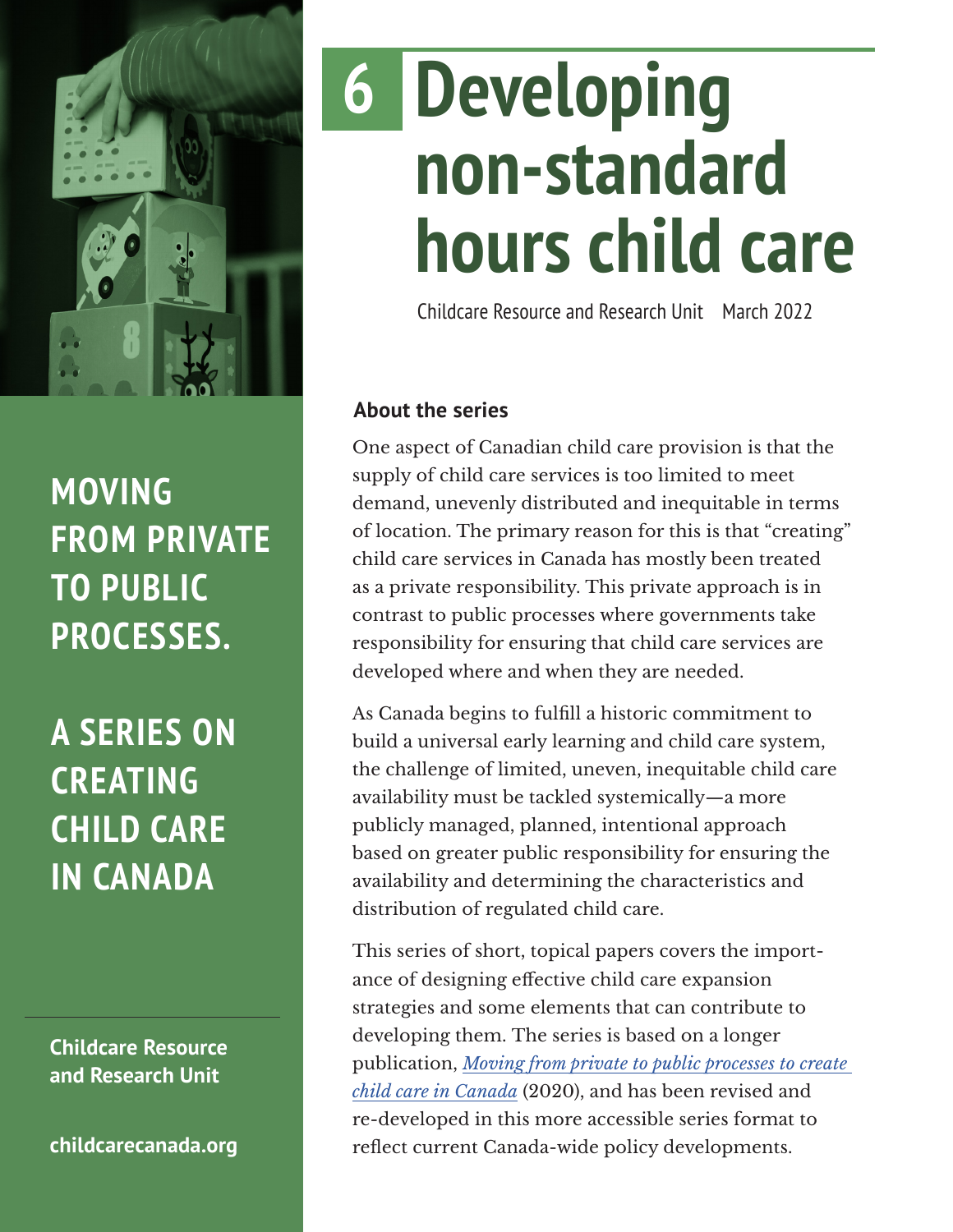**(Not) working nine-to-five: Non-standard hours child care to meet harder-to-serve needs**

#### **What's the issue?**

This series of papers makes the case that the private initiatives Canada has relied on to create child care services fail to meet the need. As a result, child care to meet families' varied needs is usually in short supply or non existent. There is no place this is more evident than in non-standard hours child care.<sup>1</sup>

This paper addresses child care for what is widely agreed is a "hard-toserve" parent population: parents working non-standard hours. It argues why a shift to more public responsibility for creating non-standard hours child care services is critical if these services are to become part of a transformed cross-Canada child care system.

Although Canadians increasingly work outside the traditional working hours of 9-5, there are relatively few child care programs available to meet non-standard hours or schedules. Like other aspects of child care in Canada, there has been an expectation that non-standard hours child care will be created independently based on need. However, high administrative requirements and high operational costs deter providers from opening and maintaining sustainable non-standard hour programs, as the challenges are even greater than for those operating during ordinary daytime hours. This is particularly true if child care programs aim to be "flexible" to meet parents' needs for on-demand child care.

Experience and research show that sufficient public funding and public management are required if non-standard hour programs are to become more available as child care provision in Canada expands more generally. Thus, as the papers in this series have discussed, successfully developing a supply of responsive non-standard hours child

<sup>1</sup> We would like to acknowledge the contribution to this paper of Non-standard work and child care in Canada: A challenge for parents, policy makers, and child care provision (2019) by D.S. Lero, S. Prentice, M. Friendly, B. Richardson, & L. Fraser.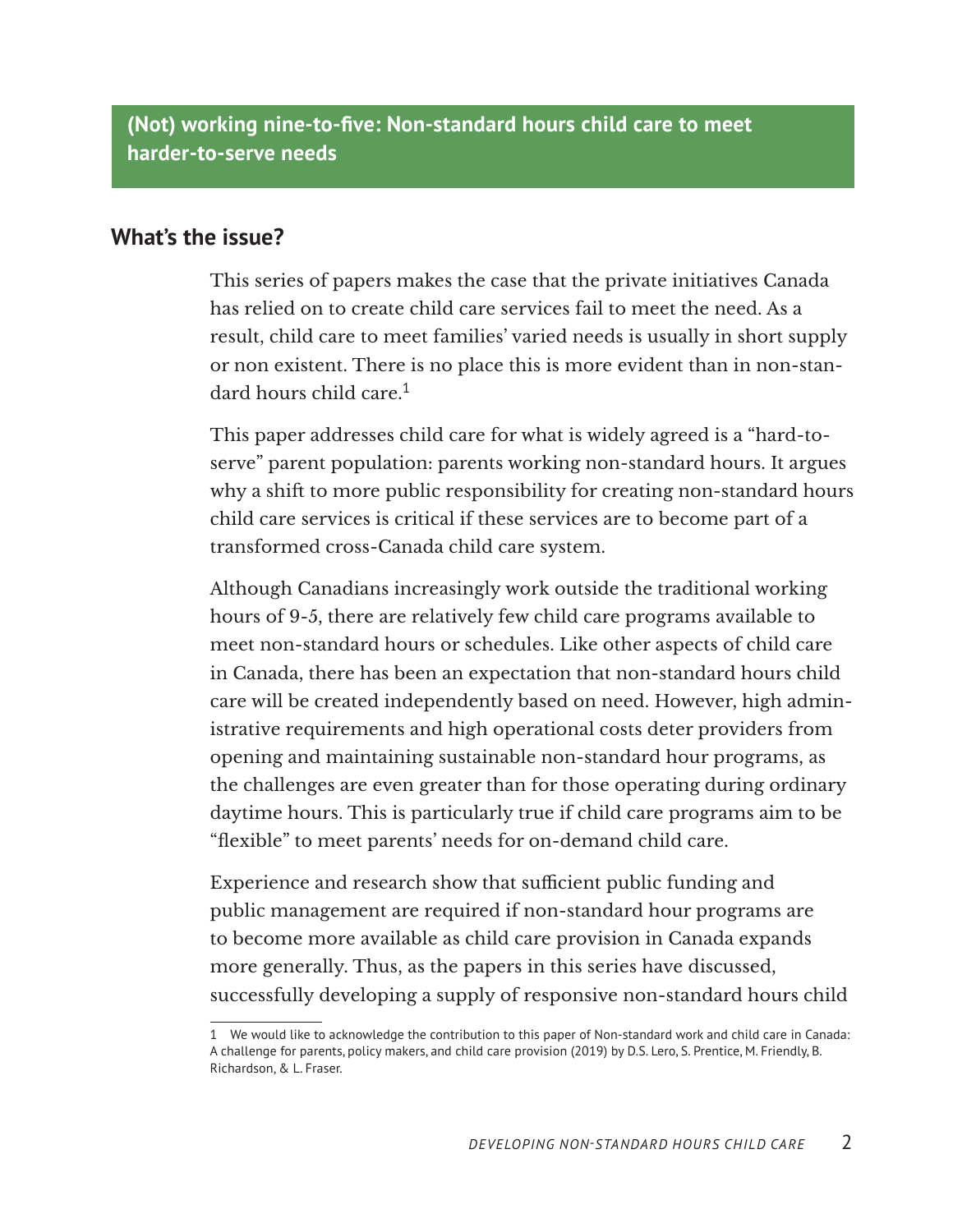care services is unlikely to occur in the absence of a shift from private to public responsibility for creating child care services where they are needed.

## *What is non-standard hours child care?*

Part of the challenge of discussing non-standard hours child care has been the multiple definitions of the term "non-standard hours" itself. Each province holds its own definition of a "standard work week" used for overtime calculations, with no nationally held definition of what is meant by "standard work hours". The simplest way to define nonstandard hours is by defining what it is not: work that takes place on a regular schedule Monday-Friday, generally between the hours of 8:00 am and 6:00 pm.

The definition of non-standard hours child care is related to but different from definitions of non-standard hours work. A 2019 report by Lero, Prentice, Friendly, Richardson & Fraser defined non-standard hours child care as:

- Slightly non-standard (extended) hours (6:00 am to 8:00 pm);
- Earlier morning or later night hours (5:00 am to 12:00 am);
- Very late night, overnight care (12:00 am onwards);
- Weekends (anytime on Saturday or Sunday);
- On request participation (including emergency, flexible scheduling, special arrangements, or drop-in care.)

Recognizing the differences among these categories of non-standard hour child care is essential for delving into the supply of non-standard hour care. In Canada, definitions of non-standard hours child care vary by province (See Lero et al., 2019: 89), which can make it challenging to accurately track the prevalence of non-standard hours care across the country.

Often "flexible working hours" and the related "flexible child care" are used to describe non-standard hours. "Flexible" is an imprecise term—a freelance designer who can choose her own schedule has very different child care needs than a fast-food worker with irregular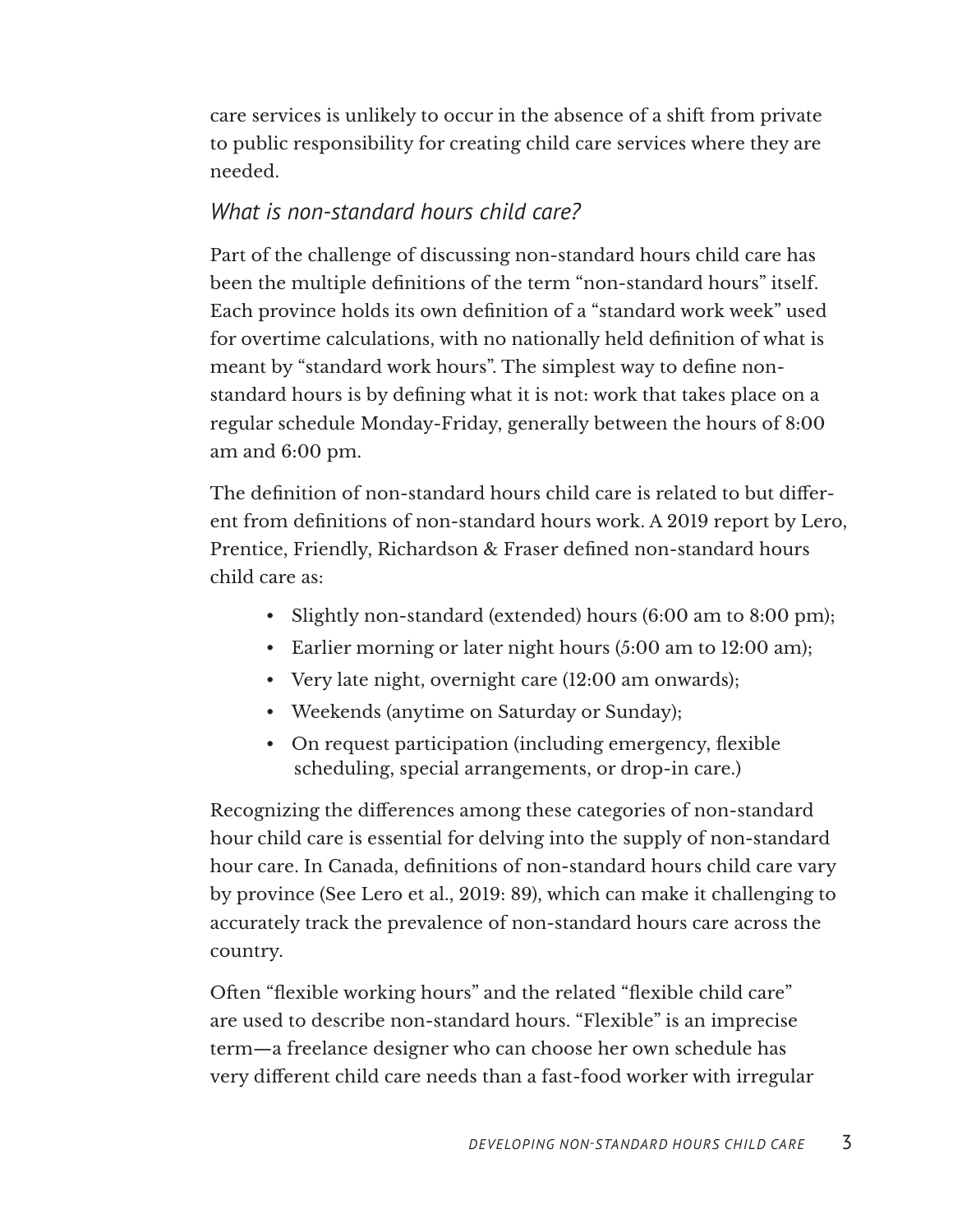hours and frequent shift changes made unilaterally by the manager. "Flexible child care" generally means that child care arrangements can be arranged "on demand" with little advance notice; this can apply to both standard hours and non-standard hours child care. Flexibility creates significant issues for service providers with regard to staffing and administration, yet many parents need child care flexibility in order to work. Flexible hours are often (but not necessarily) a characteristic of non-standard working hours.

#### **What's the context?**

Compounding the difficulty parents who work standard hours have in finding and affording child care, finding extended hours or flexible child care – especially in the child care "deserts" in which close to half (44%) of Canadian children live – can be extraordinarily challenging for parents (Macdonald, 2018). The cost of standard hours child care is already prohibitive for many Canadian families, and the increased operational costs for non-standard hours care can increase fees even more. Non-standard hours child care acutely highlights the failure of a market model for child care and illustrates why a more publicly managed approach would be a more effective way of ensuring needed services are available.

The idea of what constitutes "standard hours" work is contextual and dependent on the norms and labour laws in different countries. In North America generally, 9:00 am to 5:00 pm is generally seen as standard working hours. In Canada, non-standard workers are more likely to be women, parents, young adults, racialized and recent immigrants, Indigenous persons, and to have less formal education and earn lower incomes overall. It is estimated that 1.5 million parents of young children in Canada worked non-standard shifts in 2016-2017 and at least one parent worked a non-standard schedule in 39% of all families with one or more children under six years of age (Lero et al, 2019).

Challenges facing families needing non-standard hours child care are in many ways—similar to those facing all Canadian families: accessibility and affordability are main concerns. Interviews with parents suggest that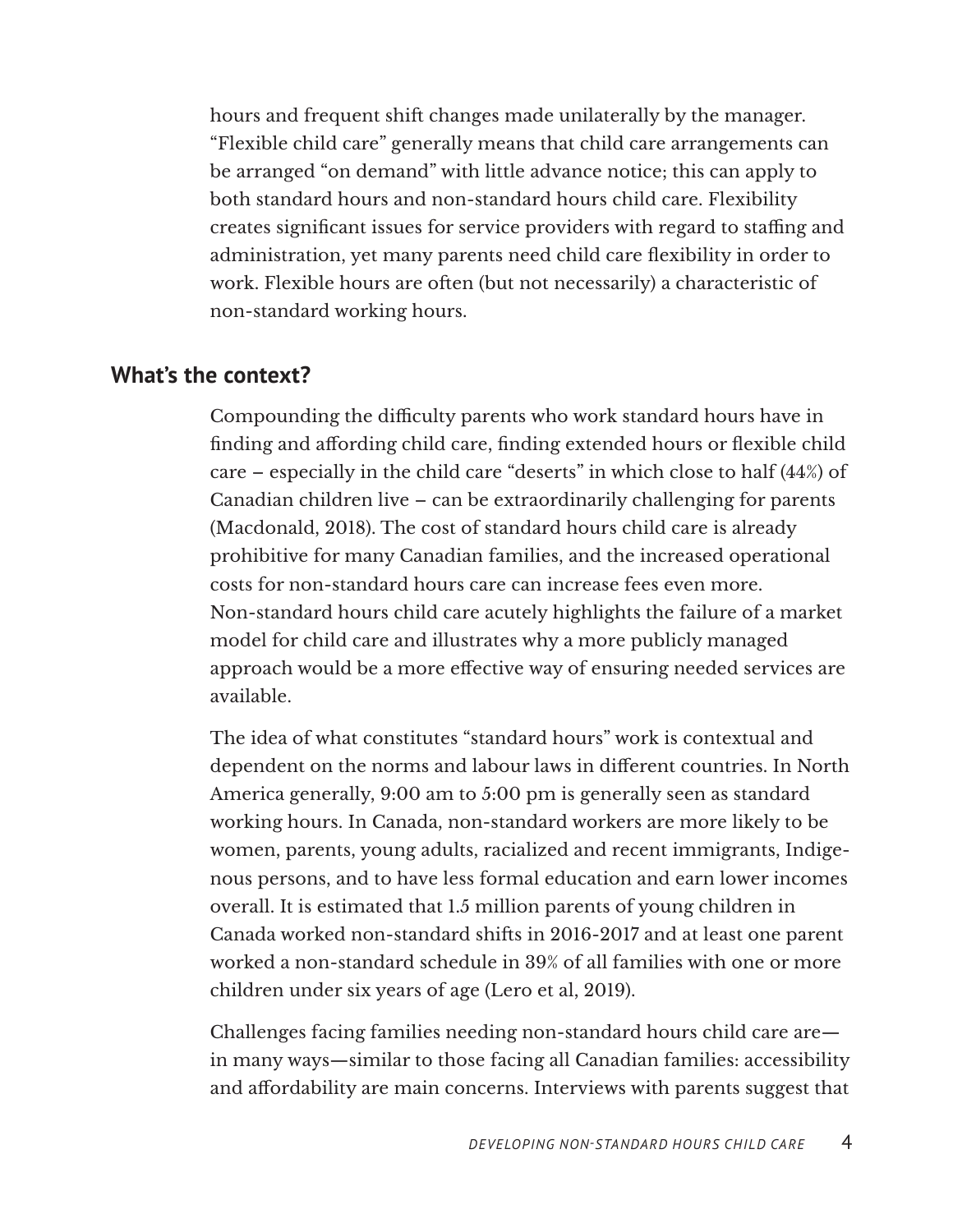they often use a "package" of child care arrangements due to a lack of affordable regulated non-standard hours child care. Parents, especially mothers, report high levels of stress over the lack of child care options, the high fees and the struggle of managing their complex child care "packages". Parents working non-standard hours stated that being able to access regulated care—even at standard hours—offered a stable base to organize the remaining non-standard hour care around (Lero et al., 2019).

The challenges of non-standard hours care in Canada also characterize other jurisdictions with market-based child care systems. The United States faces similar scarcity of non-standard hour services as Canada. In some countries with universal child care, non-standard hours care is more prevalent but is still not easily available. For example, in Finland, families have had a statutory entitlement to 24 hour "day and night" care since 1972 (Rönkä et al., 2017). Although Finland is recognized as having universal access to non-standard hours child care, only 60% of municipalities provide "flexible" care, and rural areas have limited access. Similar to the Canadian context, lone-parent families and lower educated parents are over-represented in Finland's flexible and extended hours child care services (Rönkä et al., 2017). It is important to keep in mind that the norms and practice with regard to work hours are different in North America and Europe, where standard work hours are [shorter](https://clockify.me/working-hours) and expectations about long work hours are different.

The data necessary to fully understand and document non-standard hours child care are woefully insufficient. Halfon and Friendly noted "the lack of information about demand for non-standard hours services inhibits providers from moving forward with setting them up, and makes it more difficult to identify parents that need the services once they are in place" (2015: 55).

## **What's the current state?**

While none of Canada's province/territories has adopted policy to ensure access to non-standard hours care, there have been in recent years some developments related to non-standard hours child care. In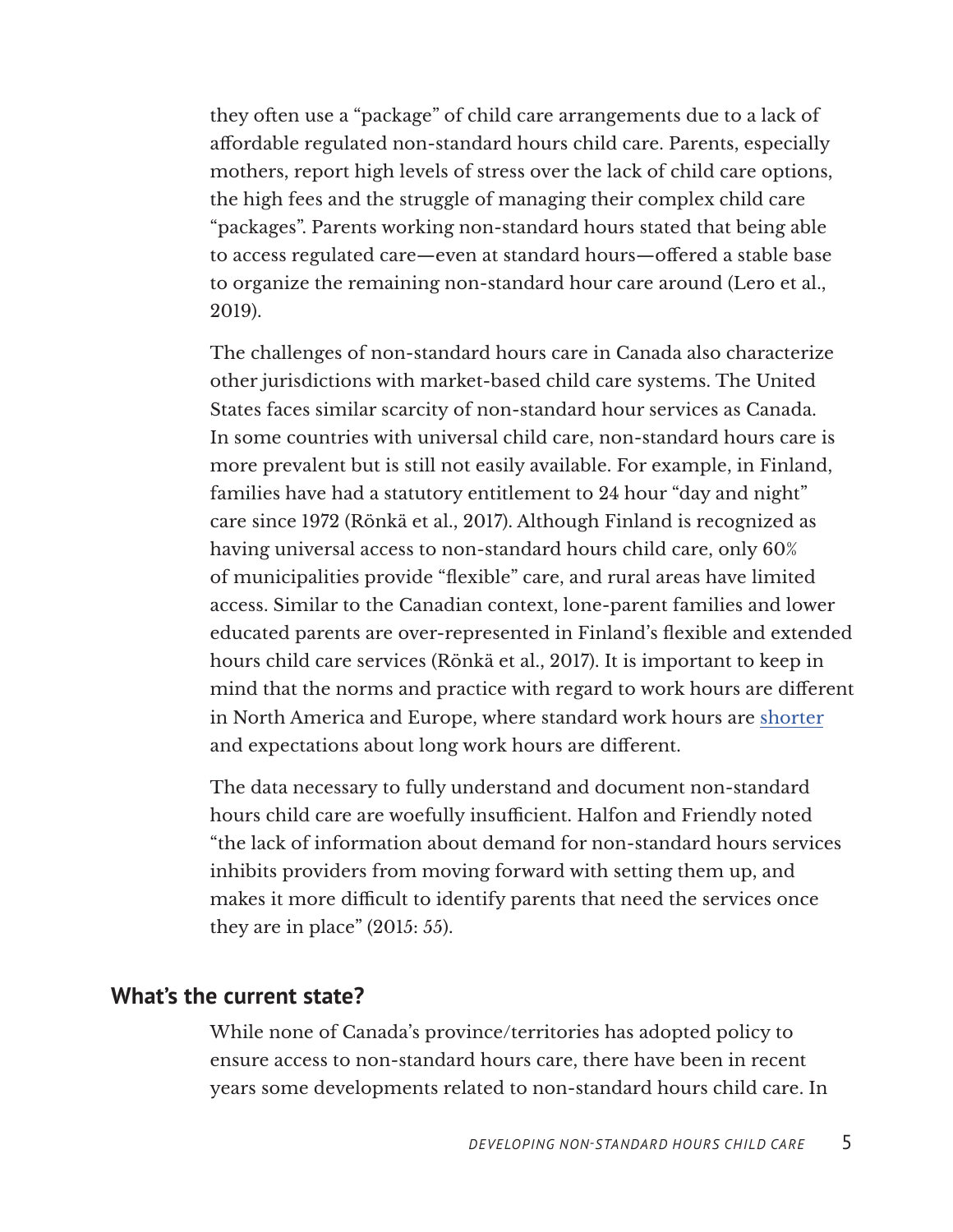2015, Halfon and Friendly found few provincial/territorial policies or initiatives related to non-standard hour care (2015). Notably, by the time Lero et al. conducted their study of non-standard hours child care in 2019, "flexibility" had been identified as one of the five principles in the federal government's Multilateral Framework on Early Learning and Care, most of the provinces/territories had developed definitions of non-standard hours child care, there were a number of jurisdictions with non-standard hours specific regulations and several had financial and policy initiatives associated with non-standard hours child care.

As data about the supply of non-standard hours child care services across Canada were not available, Lero et al. calculated that most available non-standard hour care falls under the category of "slightly" non-standard—in other words, open a bit earlier or a bit later, and that overnight care is rare. They estimated that less than 2% of centres provide anything other than "slightly" non-standard care such as overnight care (2019: 106). Whether non-standard care is predominantly provided through family child care or centres depends on the province; Ontario, British Columbia, Saskatchewan and Manitoba provide non-standard care mainly through family child care and Quebec, Newfoundland and Labrador and PEI primarily offer non-standard hours care in centres.

Providing non-standard hours care presents service providers with a number of hurdles without adequate government funding and policy support. Recent and previous research identify similar challenges that have persisted over time:

#### *Financing*

The operating costs of non-standard hour care are higher due to fluctuating use patterns (especially with flexible care), higher staffing and administrative costs and additional equipment and space costs. Enrollment may also be lower than provincially regulated ratios, due to fluctuating demand.

#### *Staffing*

The recruitment and retention challenges in ELCC generally are exacerbated when trying to find staff who want to work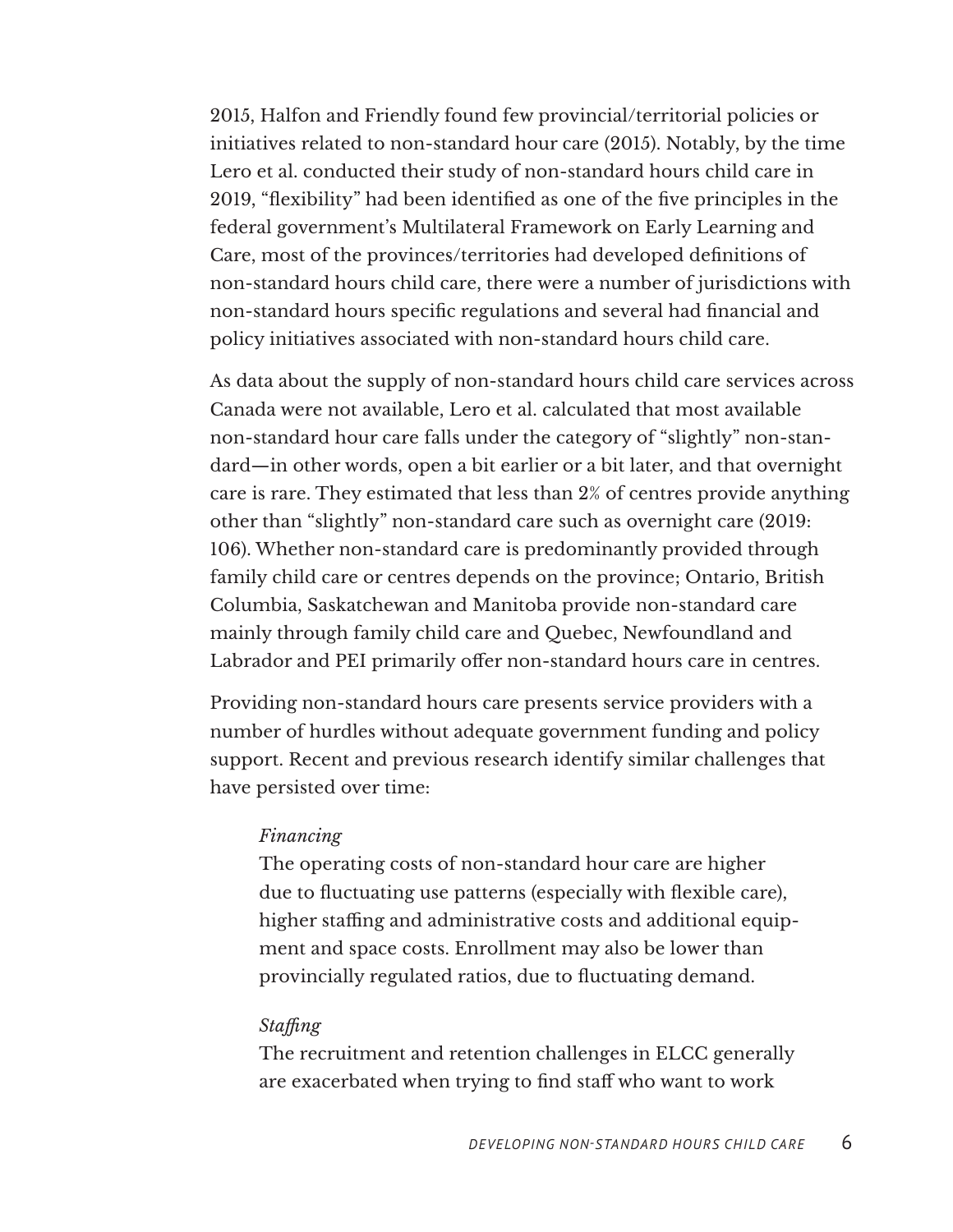early morning, evening, or overnight hours, while fluctuating numbers can mean irregular schedules for staff. To incentivize staff to work inconvenient hours, services may guarantee a minimum number of hours or pay premium wages for these times, both increasing the operating costs of non-standard care.

#### *Administration*

Child care on flexible schedules generates substantial additional administrative work to communicate with families, manage families' child care schedules and organize staffing schedules, reported by service providers to be double the administration work compared to a standard hours program.

#### *Flexibility*

Parents working non-standard hours often work unpredictable hours, so may need flexible child care, sometimes called "on demand". The flexible element is a key challenge for providers because the unpredictability of children's attendance and fluctuating use creates additional financial, staffing, scheduling and other administrative burdens (Lero et al., 2019; Halfon & Friendly, 2015; Gouvernement du Québec, 2002; Foster & Broad, 1998; Friendly, Cleveland & Willis, 1994).

Finally, Lero et al.'s (2019) recent analysis, consistent with other Canadian research on non-standard hours child care, concluded that additional funding and support, whether from unions, employer or public government funding has been key to their creation and sustainability. Successful centres are also often part of larger organizations or agencies and have experienced leadership teams.

## **Conclusion**

The context for this series of papers is Canada's new historic commitment to building a universal child care system. It argues that to build such a system, the challenge of limited, inequitable child care availability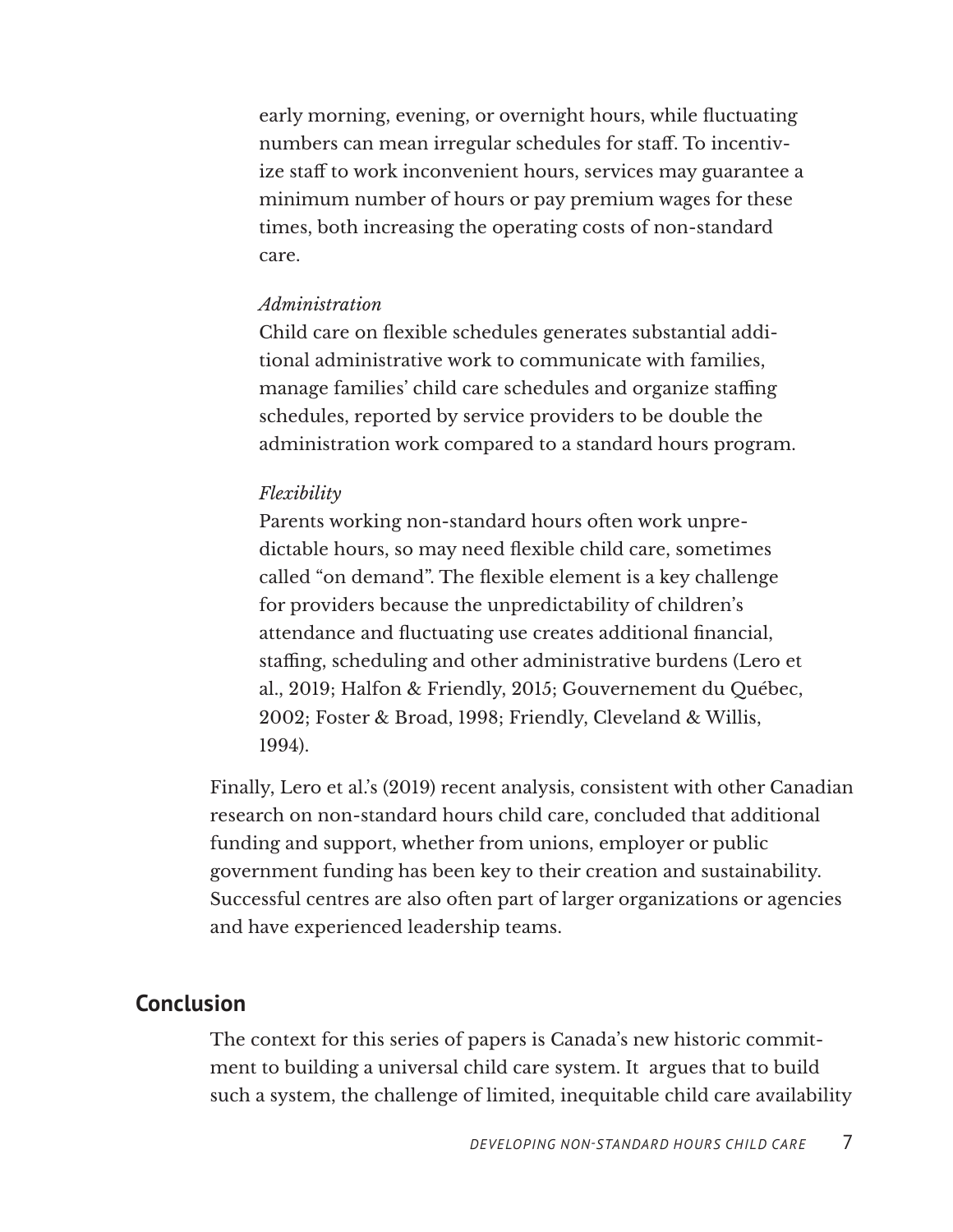must be tackled systemically using a publicly managed and planned approach based on greater public responsibility. As this paper has pointed out, there is no aspect of child care provision in which this is more apparent than non-standard hours child care.

Establishing and maintaining non-standard hours child care, which many parents in Canada need, has many challenges that deter individuals and private groups from developing it. In the new, universal, publicly funded child care environment to which the Government of Canada has committed, assuming public responsibility for ensuring that non-standard hours child care is established and maintained when and where it is needed has the potential for ensuring that these harder-to-deliver services become part of a more responsive child care reality.

## **Spotlights from across Canada**

The two case studies that follow illustrate how non-standard schedule child care programs can be created and sustained in Canada. The two examples are very different, but both highlight the importance of strong government support and ongoing communication and collaboration between government, child care programs and other community stakeholders.

## **Seasonal child care in rural Prince Edward Island: Eastern Kings Early Childhood Academy**

Prince Edward Island has taken a decisive and active role in creating non-standard child care within the province. The provincial government recognized that the demand for non-standard hours child care would not be met under the current conditions faced by child care operators and took a leadership role to create more sustainable non-standard child care in the province.

When the federal government's Multilateral Framework on Early Learning and Child Care offered to provided transfer funds to provinces/territories to develop initiatives consistent with its principles of accessibility, affordability, quality, inclusivity and flexibility, PEI undertook to: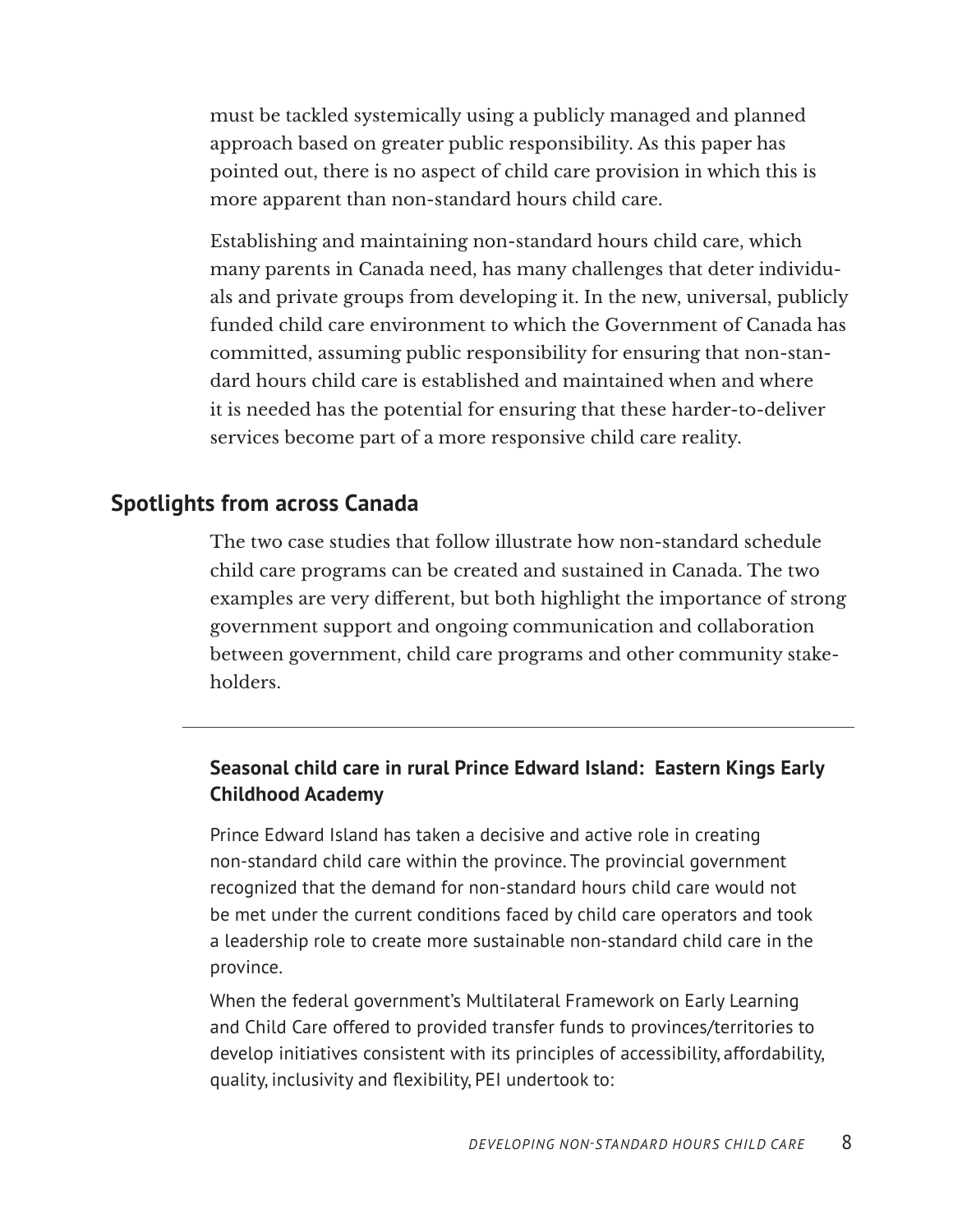- Create spaces for children whose parents work non-standard hours and/or seasonally;
- Create up to five new Early Years Centres with a focus on serving these populations;
- Work with stakeholders and industry to identify flexible ELCC needs;
- License additional spaces for non-standard hours to serve these populations.

PEI used a community planning and development process aimed at creating child care to support families working non-standard hours and/ or seasonally. PEI child care officials collaborated with public sector health care organizations that operate 24 hours seven days a week to identify their employees' child care needs and also provided funding to a community group to assess child care needs and make recommendations to the government more generally.

Eastern Kings Early Childhood Academy in Souris, PEI offers 58 spaces, providing care for 68 families, some part time. It is open 6:45 am until 5:30 pm. Flexibility is a key consideration for this centre in their rural setting; they work to accommodate families and their schedules as much as possible.

Eastern Kings Early Childhood Academy is one of PEI's Early Years Centres, receiving operational "unit" funding, and additional funding for its extended hours and seasonal spaces. As a seasonal program, they provide eight additional spaces for seasonal demand based on agriculture and the fishery. Generally, the seasonal employment means children must transition from part time to full time care in the busy months. The additional seasonal funding enables the centre to hire special needs consultants and additional staff during these months. In many cases, one of the main challenges facing non-standard hours' child care is staffing but this has not been an issue in Eastern Kings. The regular staff were happy to gain extra hours due to the seasonal extension of regular hours, although they are not offering harder-to-staff child care late at night, overnight, or on weekends.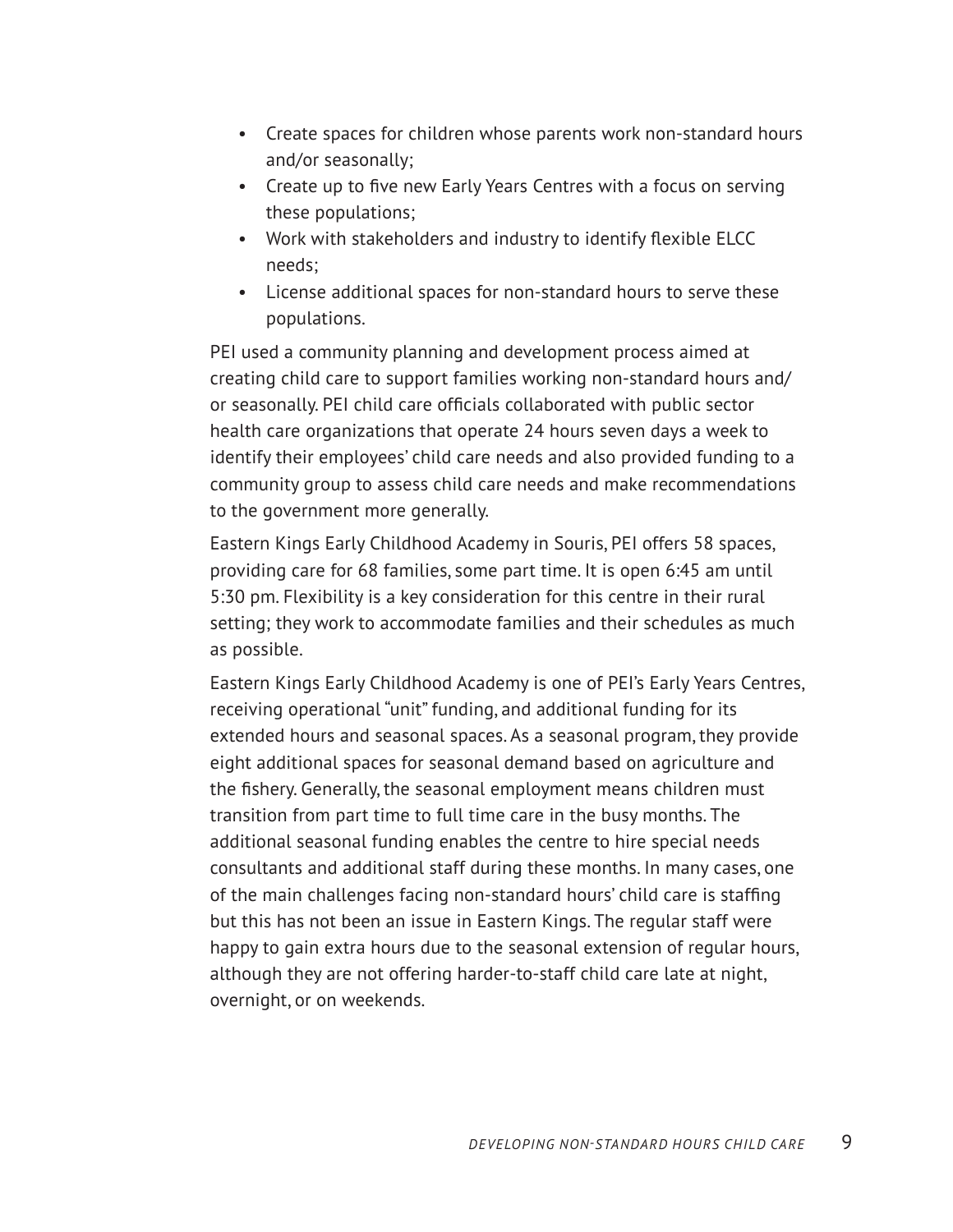The PEI initiative used several best practices for ELCC planning:

#### *Fit programs to community need*

In Prince Edward Island, research had shown non-standard hours work to be intertwined with seasonal working patterns in the province's fishing and agriculture industries. Therefore, they prioritized seasonal non-standard hours care (and associated funding) rather than other forms of non-standard hours child care that were not as needed in their communities, such as overnight care.

## *Assess demand in multiple sectors*

As well as creating seasonal care for workers in the fishing and agriculture sectors, PEI also conducted a survey at 24 hours/seven days a week health care facilities across the province to identify the child care needs of their staff. They are also working with a funded community group exploring the gaps in access to child care that limit women's participation in the workforce more generally.

## *Engage in ongoing collaboration with community*

The provincial government worked closely with the child care sector and broader community to ensure programs fit their needs and were sustainable. The licensed child care sector, employers, community organizations and parents were all regularly consulted and brought into the discussion about how to increase access to child care outside traditional work schedules.

## *Connect programs to larger policy goals in early learning and care*

The initiative was designed to align with the larger goal of increasing access to child care across the province, meeting both parents' employment needs and children's development and well-being needs. Thus, the fee subsidy program was modified to allow eligible families to continue accessing their subsidy after their seasonal employment hours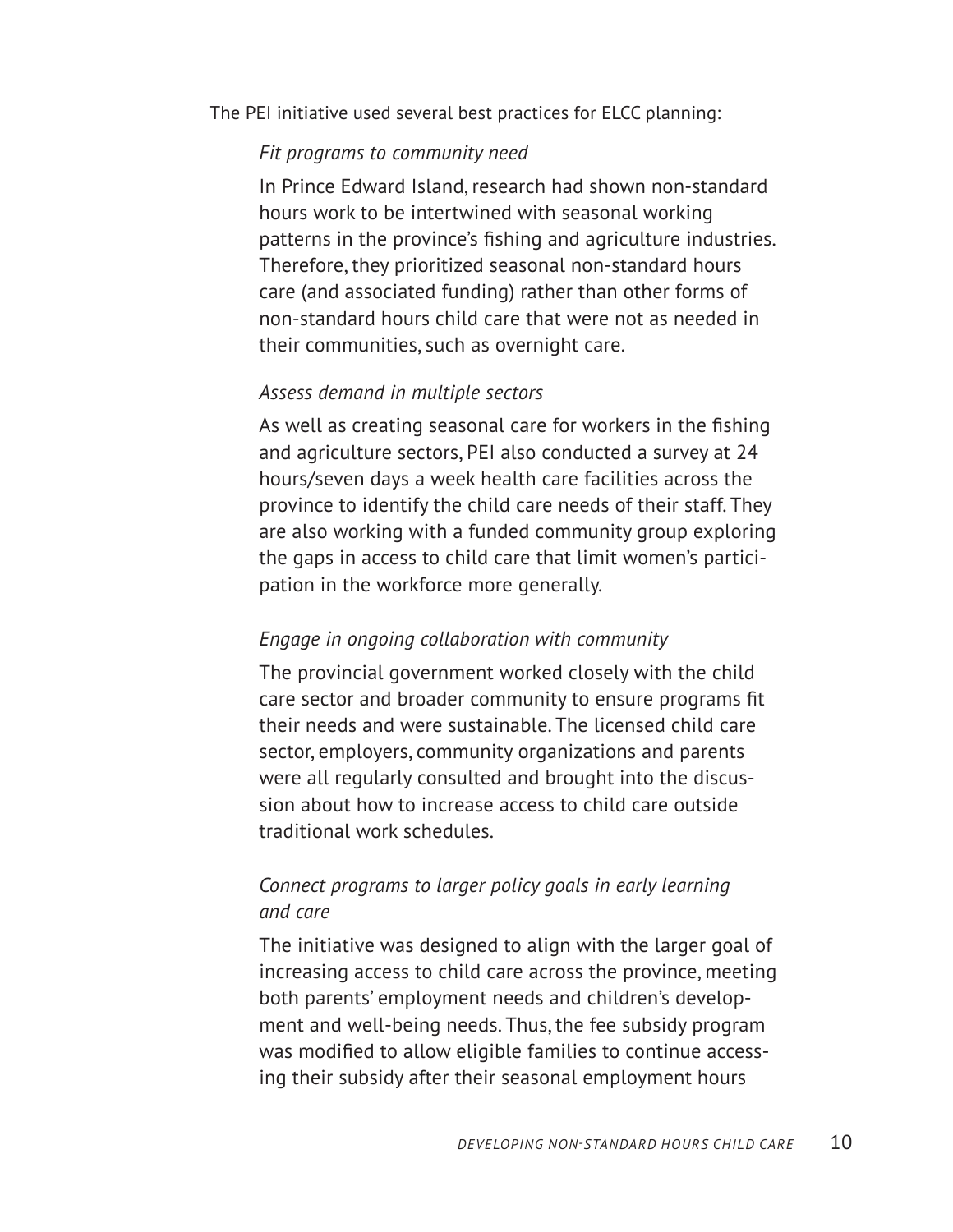ended allowing many children to access regulated child care for the first time, including children with disabilities whom may not have been included previously, directly tying into PEI's goal of meeting more children's development and well-being needs.

## **YMCA of Greater Toronto: Emergency child care during the COVID-19 pandemic**

The COVID-19 pandemic has demonstrated both the precarity and necessity of child care services across Canada. In the case of non-standard hours care, COVID-19 motivated several provinces to create or increase the supply of 24/7 or other non-standard hour child care to meet the needs of essential personnel in March and April 2020. From this experience, it is clear that non-standard hour care can be set up quickly and provided effectively when there is political will and adequate public resources.

During COVID-19, child care centres across Ontario were mandated to close March 17th 2020. The province then announced they would be funding an emergency child care program in which select centres were able to operate 24 hours a day, seven days a week. All these were to be completely free for eligible parents—those deemed to be "essential workers". Municipalities as Local Service System Managers managed these programs, recruited the families and selected the service providers that would run the programs.

The YMCA of Greater Toronto Area is one of the largest providers of child care in Canada, with over 33,000 spaces in 300 centres across the Toronto area. During the COVID-19 pandemic, YMCA GTA opened 14 emergency child care programs across three municipalities, $2$  which offered extended hours care—in some cases, 24 hour care—until the provincial funding ended June 26th 2020.

There were several factors that enabled this non-standard hour program to operate successfully during the pandemic:

2 In Ontario, municipal entities are mandated as Local Service Managers, a municipal role that is unique to Ontario in Canada. See, in this paper series *[How municipal roles in child care contribute to accessibility.](https://childcarecanada.org/publications/other-publications/22/02/how-municipal-roles-child-care-contribute-accessibility)*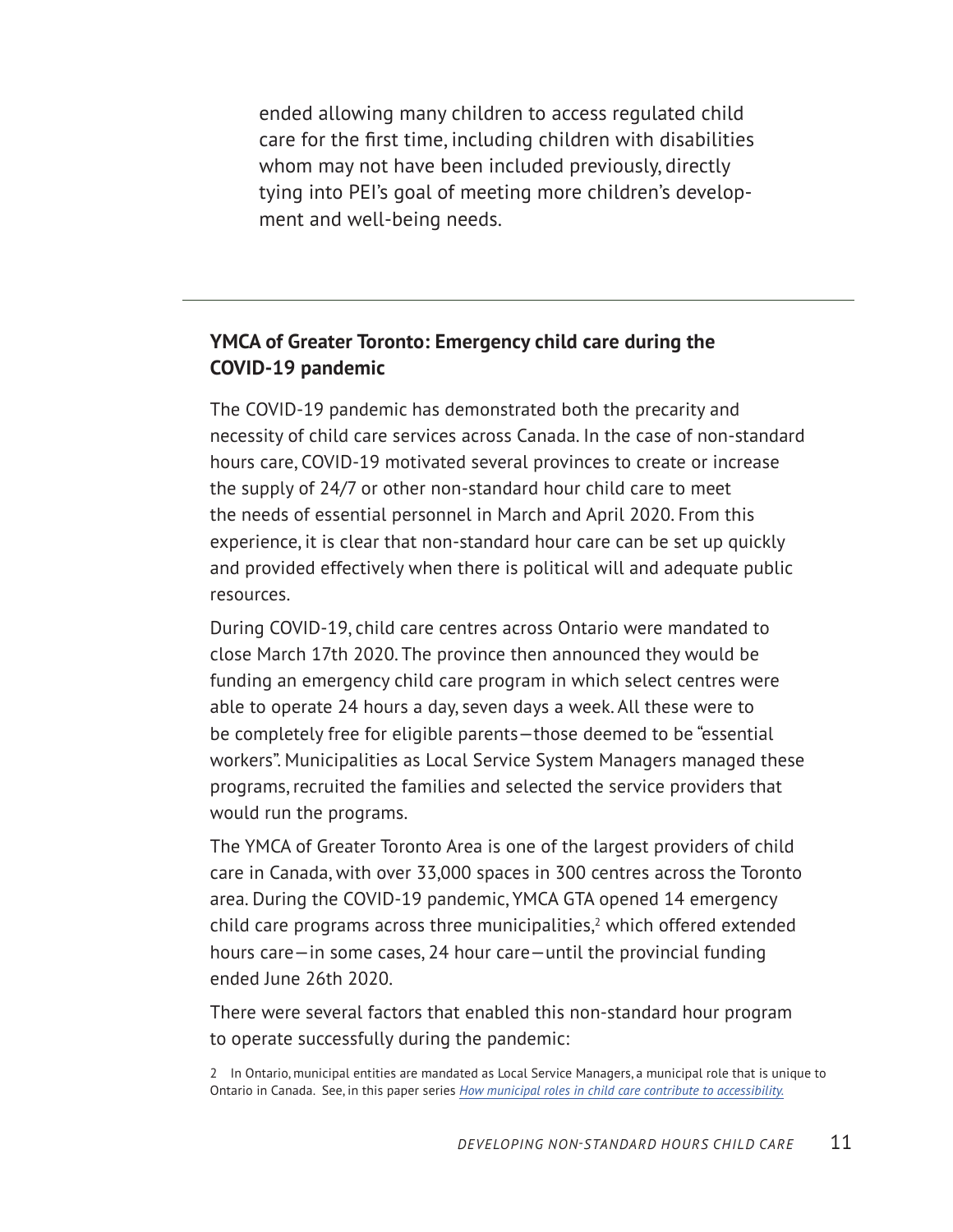## *Robust funding*

There was significant interest from the provincial government that these programs open quickly and safely. There was agreement to provide financial support for full staffing (regardless of attendance numbers), and have a designated supervisor and cleaning staff on site at all times. Having maximum staff there at all times allowed parents total flexibility in their hours of care and made staff scheduling easier. The funding was integral to re-hiring hesitant staff in this unprecedented time: the YMCA offered everyone full-time hours with benefits, provided additional sick time, compensated for travel and increased all salaries by 30%.

#### *Strong collaboration between government and providers*

The YMCA and the three municipalities they are located in worked together closely throughout the opening and running of the emergency child care centres. In Peel Region (where 10 of the centres were located), local government staff had virtual meetings with the YMCA team several times a week before their opening, and continued to check in regularly throughout the program. The government staff acted as a point person to assist the YMCA with all the licensing and regulatory hurdles to prepare for non-standard hours, and provide child care during a pandemic. This included expediting COVID-19 testing, liaising with the local fire department about the new 24-hour centre, and assisting with licensing changes.

#### *Demand measuring, and tailoring hours to the local context*

The municipalities sent out a survey to families to understand the demand for different care hours. The survey helped set the hours of the 14 centres. It was determined that most communities did not actually have demand for overnight care. Only two centres ended up providing full 24-hour care, while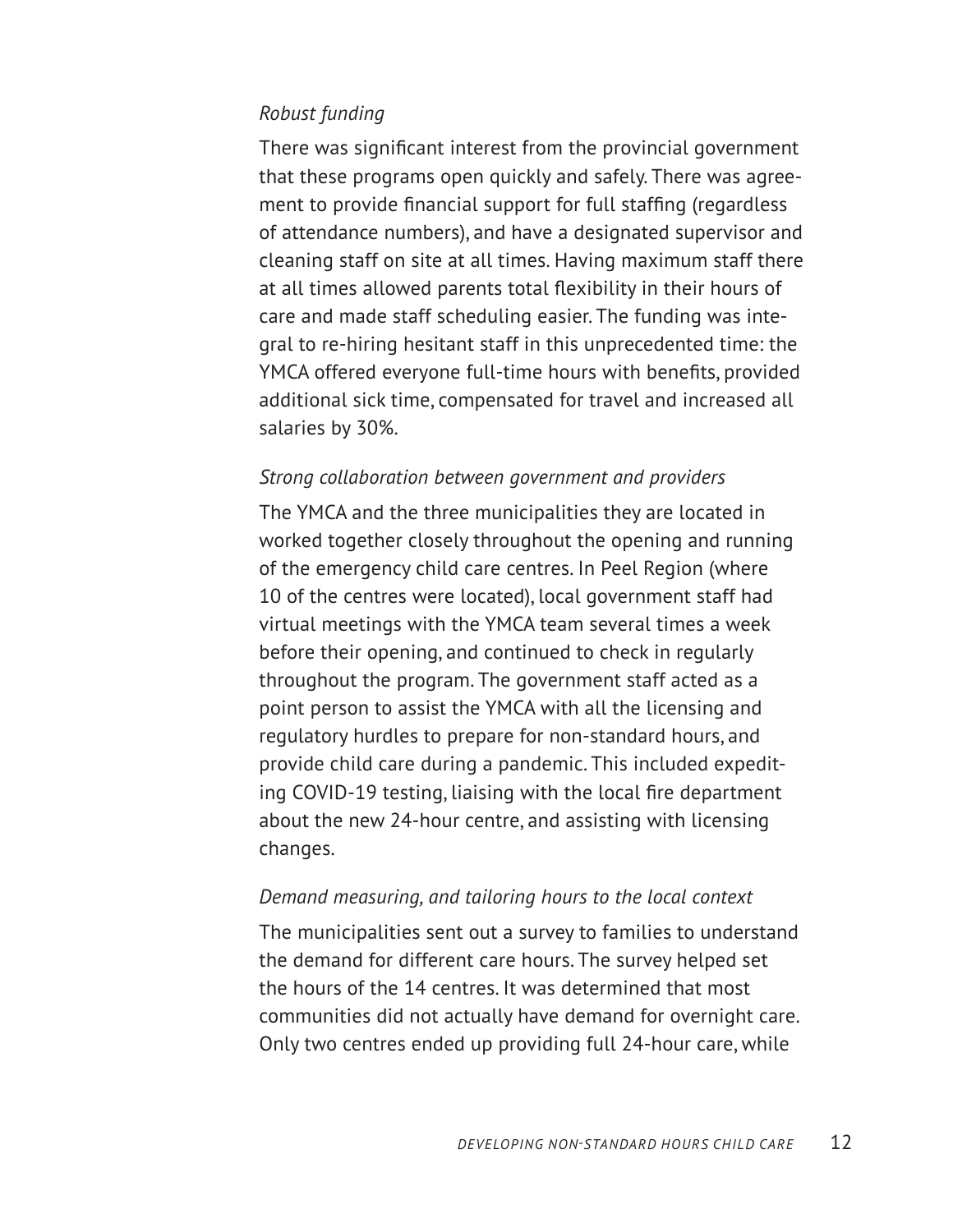most provided extended hours until 8:00 pm or 9:00 pm, or in some cases, 1:00 am.

## *High capacity organization*

The Greater Toronto YMCA is the largest non-profit provider of child care across Canada, and has a developed administrative model and large human resources and health and safety departments. Moreover, the YMCA operates under a federated model, in which local branches are independent but connected to other YMCA's across Canada. The YMCA was able to leverage their capacity and experienced leadership team to rapidly implement this new program, and share resources with other YMCA branches also running emergency care. Also, as a large and well known organization, they had a pre-existing relationship with municipalities and the provincial government, which supported strong communication channels.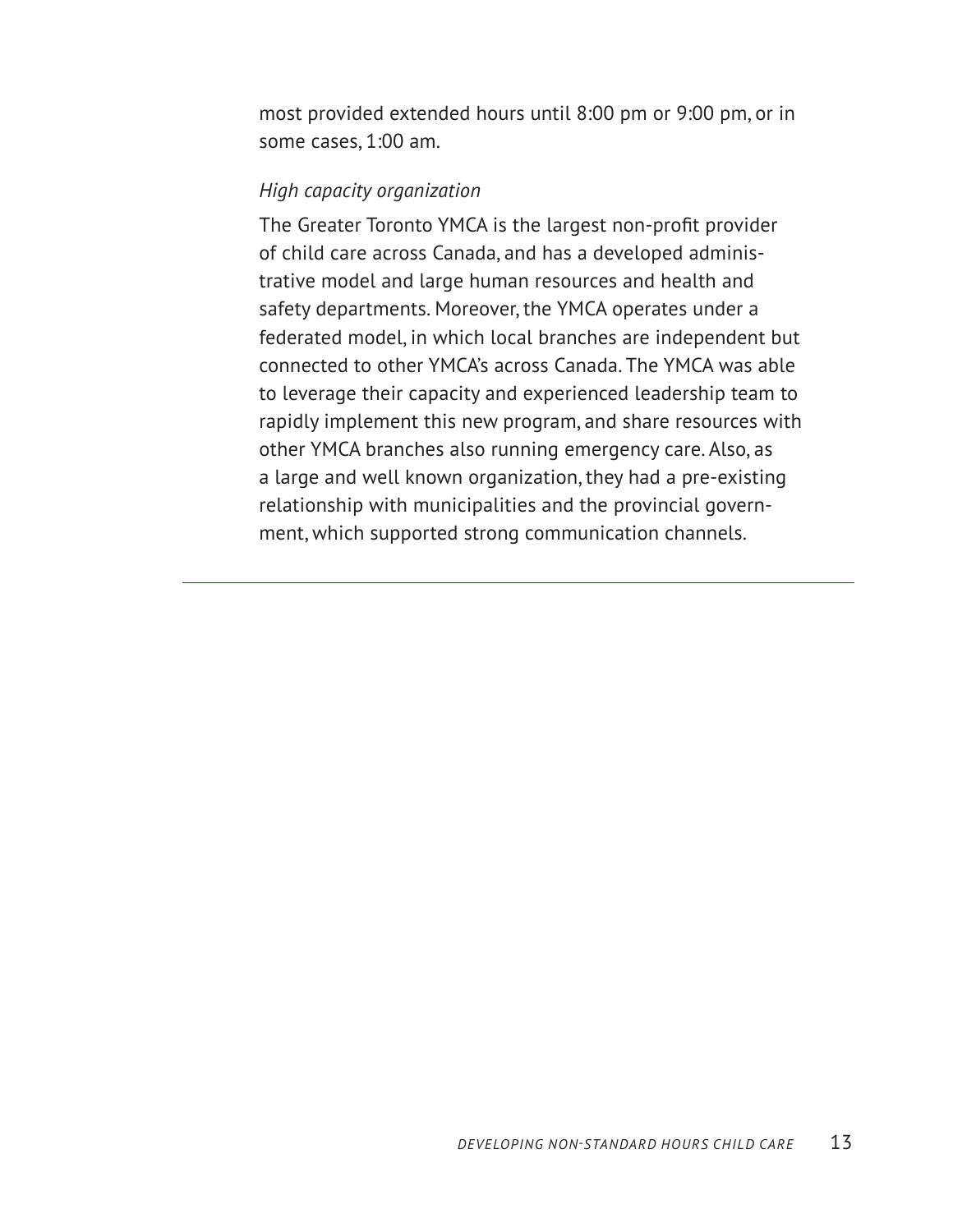## **References**

- Foster, L. & Broad, D. (1998). *Summary report on flexible child care for flexible workers*. Social Policy Research Unit, Faculty of Social Work, University of Regina.
- Friendly, M., Cleveland, G. & Willis, T. (1994). *Flexible child care in Canada: A report on child care for evenings, overnight and weekends, emergencies and ill children, and in rural areas*. Childcare Resource and Research Unit. [https://childcarecanada.org/publications/other-publications/94/04/](https://childcarecanada.org/publications/other-publications/94/04/flexible-child-care-canada-report-child-care-evenings-overnigh) [flexible-child-care-canada-report-child-care-evenings-overnigh](https://childcarecanada.org/publications/other-publications/94/04/flexible-child-care-canada-report-child-care-evenings-overnigh)
- Gouvernement du Québec. (2002). *Évaluation des projets-pilotes de garde à horaires nonusuels*. BR-209 (04-2003). Ministère de la Famille et de l'Enfance. [https://www.mfa.gouv.qc.ca/fr/publication/Documents/SF\\_projets\\_](https://www.mfa.gouv.qc.ca/fr/publication/Documents/SF_projets_pilotes_garde_horaires_non_usuels.pdf) [pilotes\\_garde\\_horaires\\_non\\_usuels.pdf](https://www.mfa.gouv.qc.ca/fr/publication/Documents/SF_projets_pilotes_garde_horaires_non_usuels.pdf)
- Halfon S. & Friendly M. (2015). *Work around the clock: A snapshot of non-standard hours child care in Canada*. Childcare Resource and Research Unit. [https://childcarecanada.org/publications/occasional-paper-series/15/09/](https://childcarecanada.org/publications/occasional-paper-series/15/09/work-around-clock-snapshot-non-standard-hours-child-care-) [work-around-clock-snapshot-non-standard-hours-child-care-](https://childcarecanada.org/publications/occasional-paper-series/15/09/work-around-clock-snapshot-non-standard-hours-child-care-)
- Lero, D. S., Prentice, S., Friendly, M., Richardson, B., & Fraser, L. (2019). *Non-standard work and child care in Canada: A challenge for parents, policy makers, and child care provision*. Childcare Resource and Research Unit and University of Guelph. [https://childcarecanada.org/publications/other-publications/21/06/](https://childcarecanada.org/publications/other-publications/21/06/non-standard-work-and-child-care-canada-challenge-parents) [non-standard-work-and-child-care-canada-challenge-parents](https://childcarecanada.org/publications/other-publications/21/06/non-standard-work-and-child-care-canada-challenge-parents)
- Macdonald, D. (2018). *Child care deserts in Canada*. Canadian Centre for Policy Alternatives. [https://www.policyalternatives.ca/publications/reports/child-care-deserts](https://www.policyalternatives.ca/publications/reports/child-care-deserts-canada)[canada](https://www.policyalternatives.ca/publications/reports/child-care-deserts-canada)
- Rönkä, A., Turja, L., Malinene. K, Tammelin, M., & Kekkenon, M., (2017) Flexibly scheduled early childhood education and care: Experiences of Finnish parents and educators. *Early Years: An International Research Journal*, 39 (4), 1-16.

<https://www.tandfonline.com/doi/abs/10.1080/09575146.2017.1387519>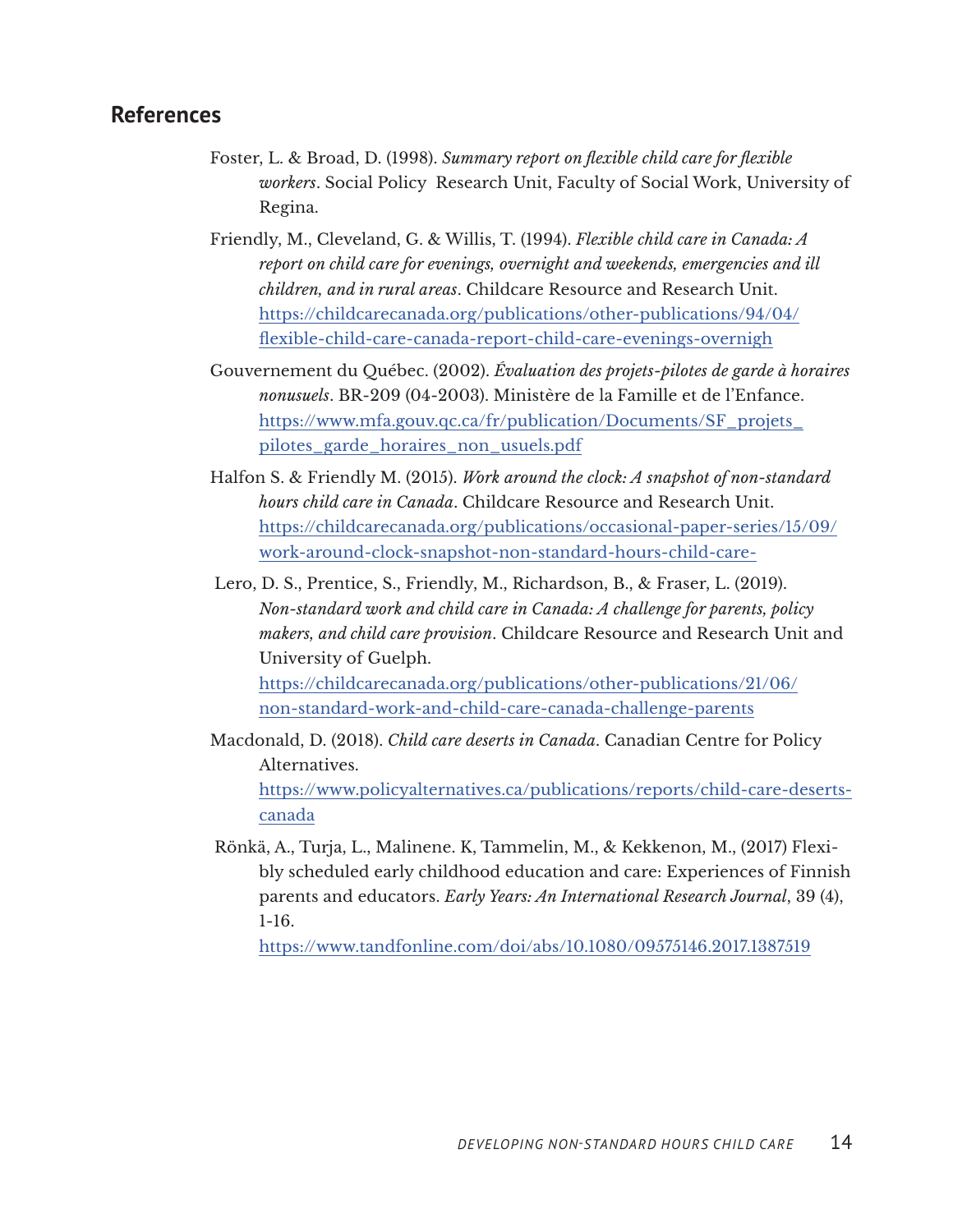

#### **[childcarecanada.org](https://childcarecanada.org)**

Childcare Resource and Research Unit. February 2022. ISBN: 978-1-896051-77-2

## **Library and Archives Canada Cataloguing in Publication**

## *Moving from private to public processes: A series on creating child care in Canada*

1. Child care services—government policy—Canada; 2. Early childhood education—government policy—Canada; 3. Friendly, Martha; 4. Beach, Jane; 5. Vickerson, Rachel; 6. Mohamed, Sophia; 7. Rothman, Laurel; 8. Young, Carol Ann; 9. Childcare Resource and Research Unit.

This work is licensed under the Creative Commons Attribution-Non-Commercial-NoDerivatives 4.0 International (CC BY-NC-ND 4.0) License. To view a copy of this license, visit https://creativecommons. org/licenses/by-nc-nd/4.0/

This report is fully downloadable. Sections may be freely reproduced for educational, scholarly and not-for-profit purposes if they are limited in length and fully cited. Permission to reproduce longer sections or for commercial publications should be sought in writing from the Childcare Resource and Research Unit.

## CITATION

Childcare Resource and Research Unit. (2022). Developing non-standard hours child care. In Childcare Resource and Research Unit, *Moving from private to public processes: A series on creating child care in Canada*.

design by Billie Carroll (UNIFOR Canadian Freelance Union)